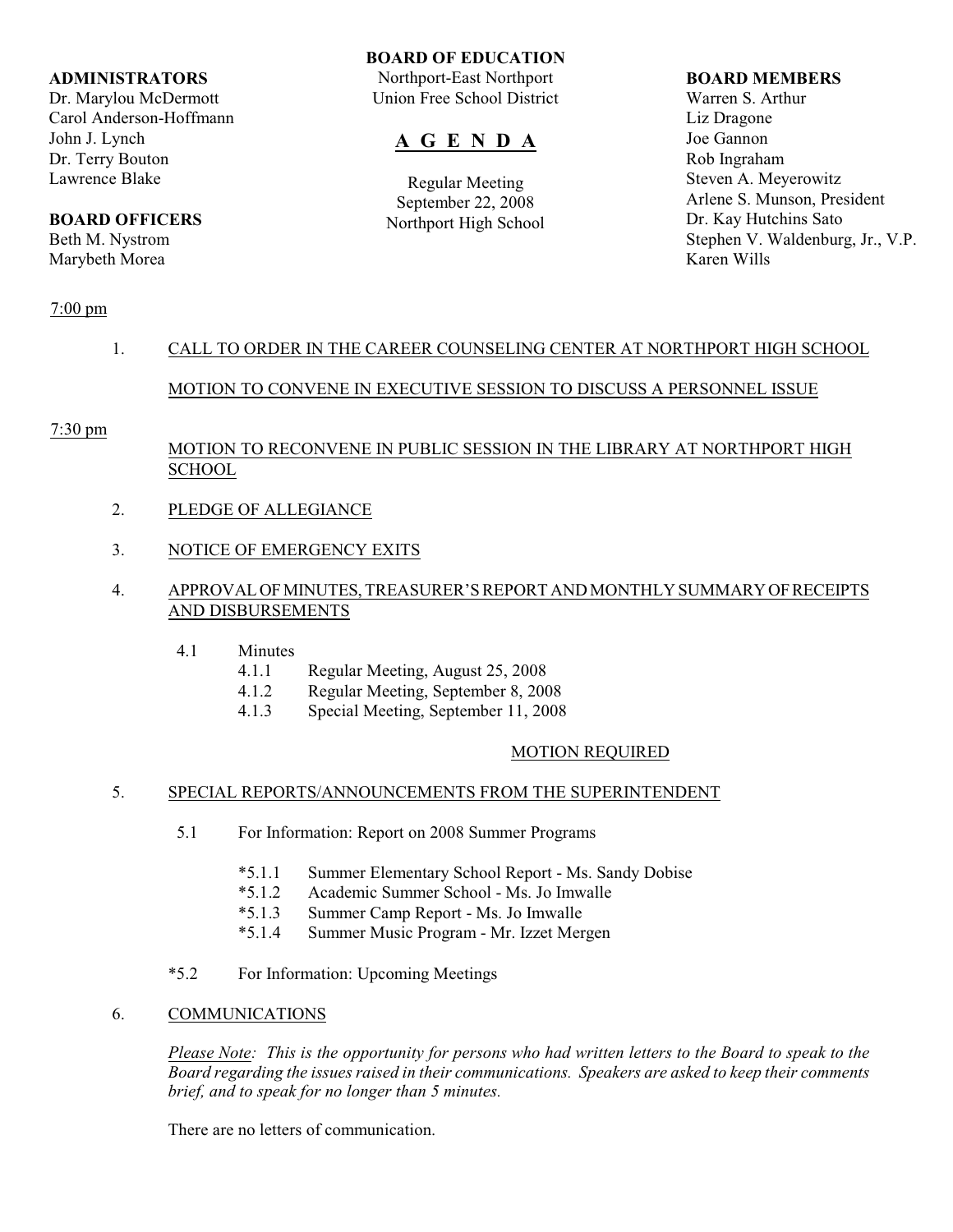## 7. PUBLIC PARTICIPATION

*Please Note: Community members are invited to share their questions, comments, or concerns with the school board. When speaking, citizens should state their name and address for the record and limit their presentation to 5 minutes. Where possible, the board will answer factual questions immediately. A written response may be provided when information is not available. If a response would involve discussion of board policy or decisions which might be of interest to citizens not present at the meeting, the board may place the item on a future meeting agenda*.

## 8. SUPERINTENDENT'S REPORT, GENERAL - FOR BOARD ACTION

8.1 Recommendation to approve the following Personnel Schedules:

| $*8.1.1$ | Schedule A |                          | <b>Certified Staff</b>  |
|----------|------------|--------------------------|-------------------------|
| $*8.1.2$ | Schedule B | $\overline{a}$           | Non-Instructional Staff |
| $*8.1.3$ | Schedule C | $\sim$                   | <b>Salary Transfers</b> |
| $*8.1.4$ | Schedule D | $\overline{\phantom{a}}$ | Extra Pay               |
| $*8.1.5$ | Schedule K |                          | PDC NASA                |
| $*816$   | Schedule L |                          | PDC UTN                 |

## MOTION REQUIRED

## 9. SUPERINTENDENT'S REPORT, FINANCIAL - FOR BOARD ACTION

9.1 Recommendation to take specified action on the following BIDS:

## BUILDINGS AND GROUNDS

\*9.1.1 Award - Ceiling Replacement and Lighting at Various Schools

## MOTION REQUIRED

- 9.2 Recommendation to approve the following change orders:
	- \*9.2.1 Change Order No. 1, Northport Middle School, SED No. 58-04-04-03-0-008-018, decrease in the amount of \$1,000, Stalco Construction.
	- \*9.2.2 Change Order No. 1, HVAC Alterations at Northport High School, SED No. 58-04- 04-03-0-010-021, decrease in the amount of \$4,000, Ahrens Associates Inc.

## MOTION REQUIRED

- 9.3 Recommendation to receive the following donations to the District:
	- 9.3.1 A consul piano, from Mrs. Dana Butler, value estimated by the donor to be approximately \$1,500.
	- 9.3.2 A Compaq Presario, model # PC129A, Serial #MXM424029T and two Wenger music stands, from Mr. Kenneth Schwartzman, value estimated by the donor to be approximately \$1,560.

## MOTION REQUIRED